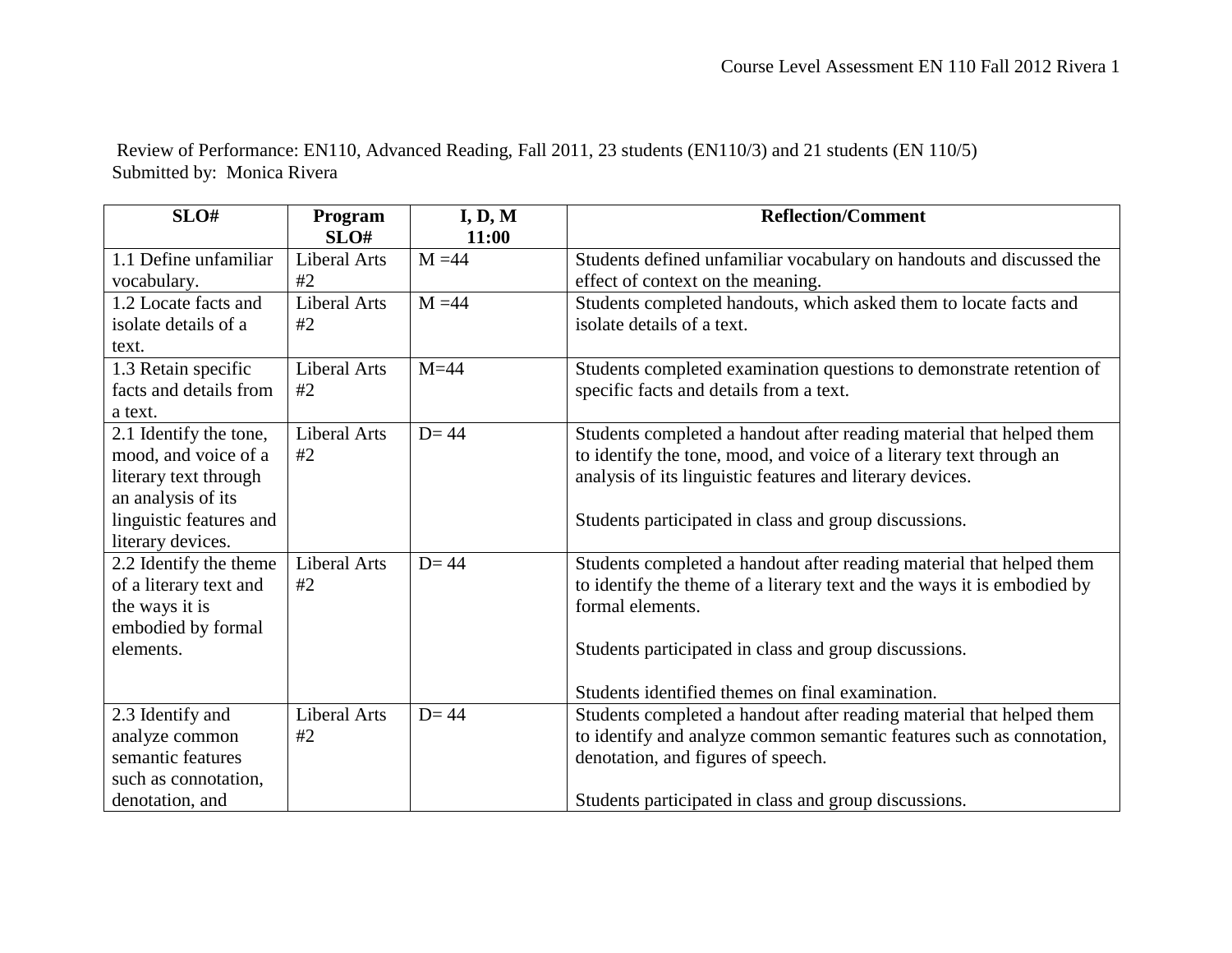| figures of speech       |                     |        |                                                                       |  |
|-------------------------|---------------------|--------|-----------------------------------------------------------------------|--|
| 2.4 Distinguish         | <b>Liberal Arts</b> | $D=44$ | Students demonstrated they could distinguish between fact in opinion  |  |
| between facts and       | #2                  |        | through a handout and examination questions.                          |  |
| opinions in a text.     |                     |        | Students participated in class and group discussions.                 |  |
| 2.5 Evaluate ideas      | <b>Liberal Arts</b> | $D=44$ | Complete worksheets, take quizzes, and participate in group           |  |
| presented in a text by  | #2                  |        | discussions and activities, which require determining rhetorical      |  |
| determining the         |                     |        | structures and their relationship with ideas.                         |  |
| rhetorical structures   |                     |        |                                                                       |  |
| used to persuade        |                     |        | Students wrote short stories.                                         |  |
| readers.                |                     |        |                                                                       |  |
| 2.6 Recognize the       | <b>Liberal Arts</b> | $D=44$ | Students completed a handout after reading material that helped them  |  |
| implicit assumptions    | #2                  |        | to recognize the implicit assumptions and values underlying a written |  |
| and values underlying   |                     |        | work.                                                                 |  |
| a written work.         |                     |        |                                                                       |  |
|                         |                     |        | Students participated in class and group discussions.                 |  |
| 3.1 Write a summary     | <b>Liberal Arts</b> | $D=44$ | Students wrote a summary of a text that demonstrates an understanding |  |
| of a text that          | #2                  |        | of the main ideas of the text.                                        |  |
| demonstrates an         |                     |        |                                                                       |  |
| understanding of the    |                     |        | Students participated in class and group discussions.                 |  |
| main ideas of the text. |                     |        |                                                                       |  |
|                         |                     |        | Student groups prepared Powerpoint presentations with summaries of    |  |
|                         |                     |        | the semester's readings.                                              |  |
| 3.2 Write a             | <b>Liberal Arts</b> | $D=44$ | Students wrote a summary of a text that demonstrates an understanding |  |
| paraphrase of a         | #2                  |        | of the main ideas of the text by paraphrasing.                        |  |
| passage that            |                     |        |                                                                       |  |
| demonstrates an         |                     |        | Students participated in class and group discussions.                 |  |
| understanding of the    |                     |        |                                                                       |  |
| content of the          |                     |        | Student groups prepared Powerpoint presentations with summaries of    |  |
| passage.                |                     |        | the semester's readings.                                              |  |
| 3.3 State the main      | <b>Liberal Arts</b> | $D=44$ | Students completed handouts, which asked them to identify the main    |  |
| idea of a text.         | #2                  |        | idea of a text.                                                       |  |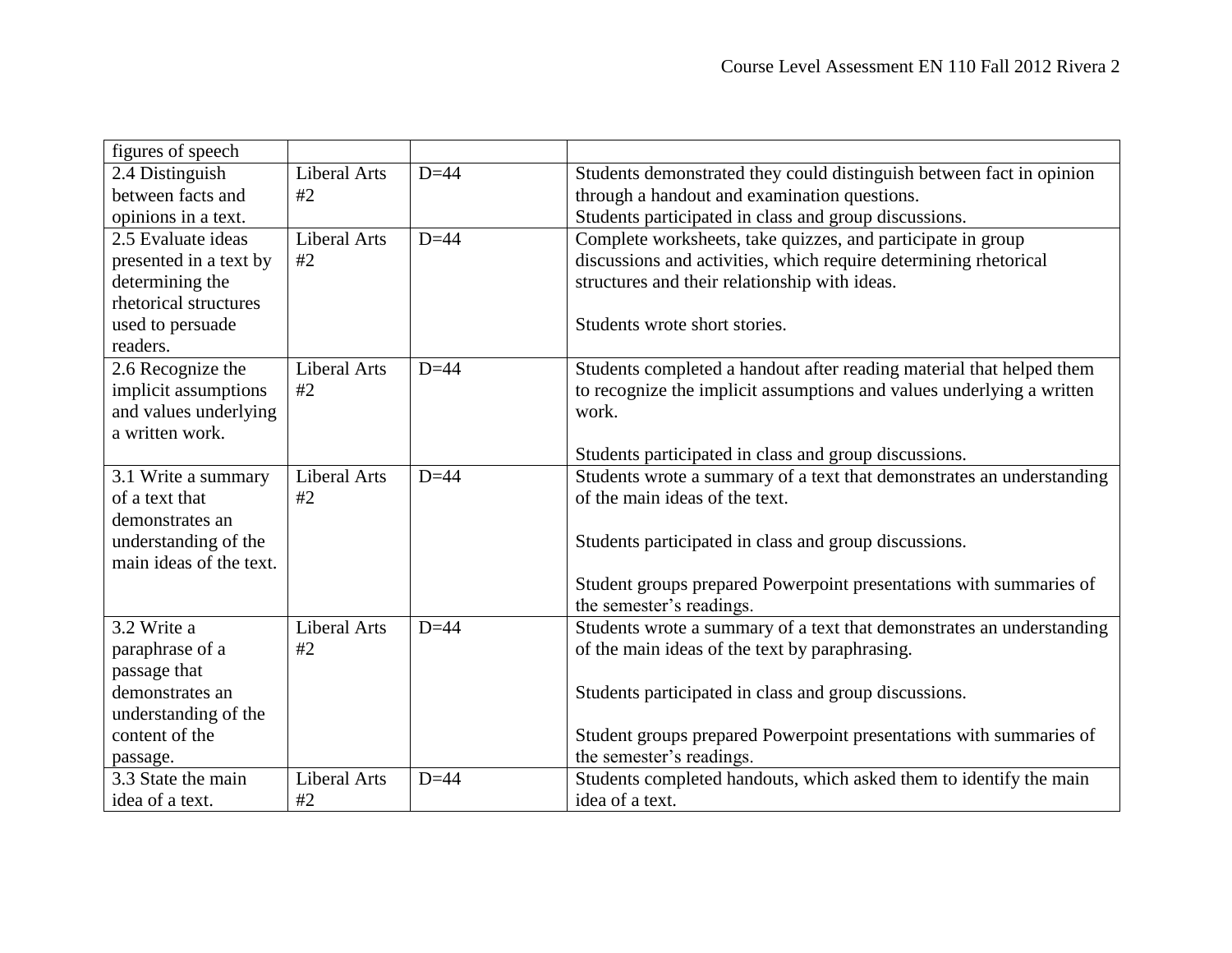|                                                                                                                                          |                    |        | Students participated in class and group discussions.<br>Students identified the main idea of a text on the final exam.                                                                                                  |
|------------------------------------------------------------------------------------------------------------------------------------------|--------------------|--------|--------------------------------------------------------------------------------------------------------------------------------------------------------------------------------------------------------------------------|
| 3.4 Ascertain the<br>meaning of a passage<br>by identifying main<br>ideas, supporting<br>details, and logical or<br>narrative sequences. | Liberal Arts<br>#2 | $D=44$ | Students completed a handout after reading material from their text<br>about identifying main ideas, supporting details, and logical or<br>narrative sequences.<br>Students participated in class and group discussions. |

## **Additional observations:**

- Students also composed original short stories based on a style in their texts.
- Students seemed to enjoy including artwork in their journal entries to understand story themes.
- Group Powerpoint presentations, which summarized the semester's readings significantly improved final exam performance compared to the midterm performance.

## **Special comments:**

| Grade    | EN110/3        | EN 110/5    |
|----------|----------------|-------------|
|          | 23 Students    | 21 Students |
|          |                | g           |
| В        |                | 2           |
| C        | 5              | б           |
|          |                |             |
| F        | 2              |             |
| Withdraw | $\mathfrak{D}$ |             |

**Recommendations:** None.